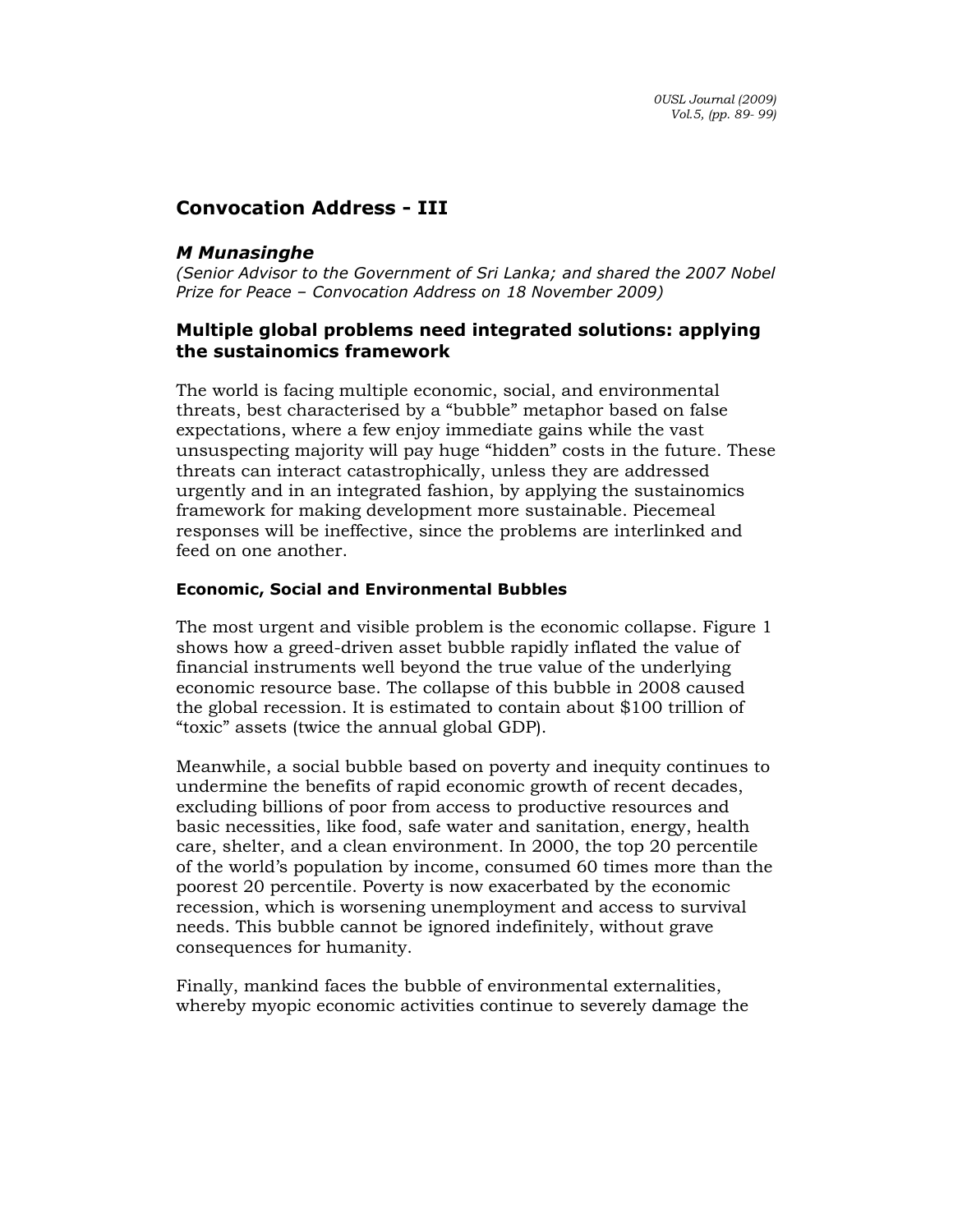natural resource base on which human well being ultimately depends. Beyond degradation of local air, land and water resources, climate change is the ultimate global manifestation of this threat, where carbon dioxide emissions which have driven growth since the industrial revolution will result in catastrophic impacts that will undermine progress for centuries to come. Ironically, the worst impacts of climate change will fall on the poor, who are not responsible for the problem.

And what are our current priorities as we face these challenges? Governments have very quickly found over four trillion dollars for stimulus packages to bailout rich bankers and revive shaky economies. However, only about 100 billion dollars per year is devoted to help billions of poor people, and far less to combat climate change. Furthermore, the recession is further dampening enthusiasm to address more serious long term poverty and climate issues.

### The immediate way forward

The ongoing economic crisis has provided opportunities for world leaders to move in new directions, as they implement unprecedented stimulus packages and seek to coordinate policies. Prompt action including appropriate investments, social safety nets, and price policies, can yield multiple dividends.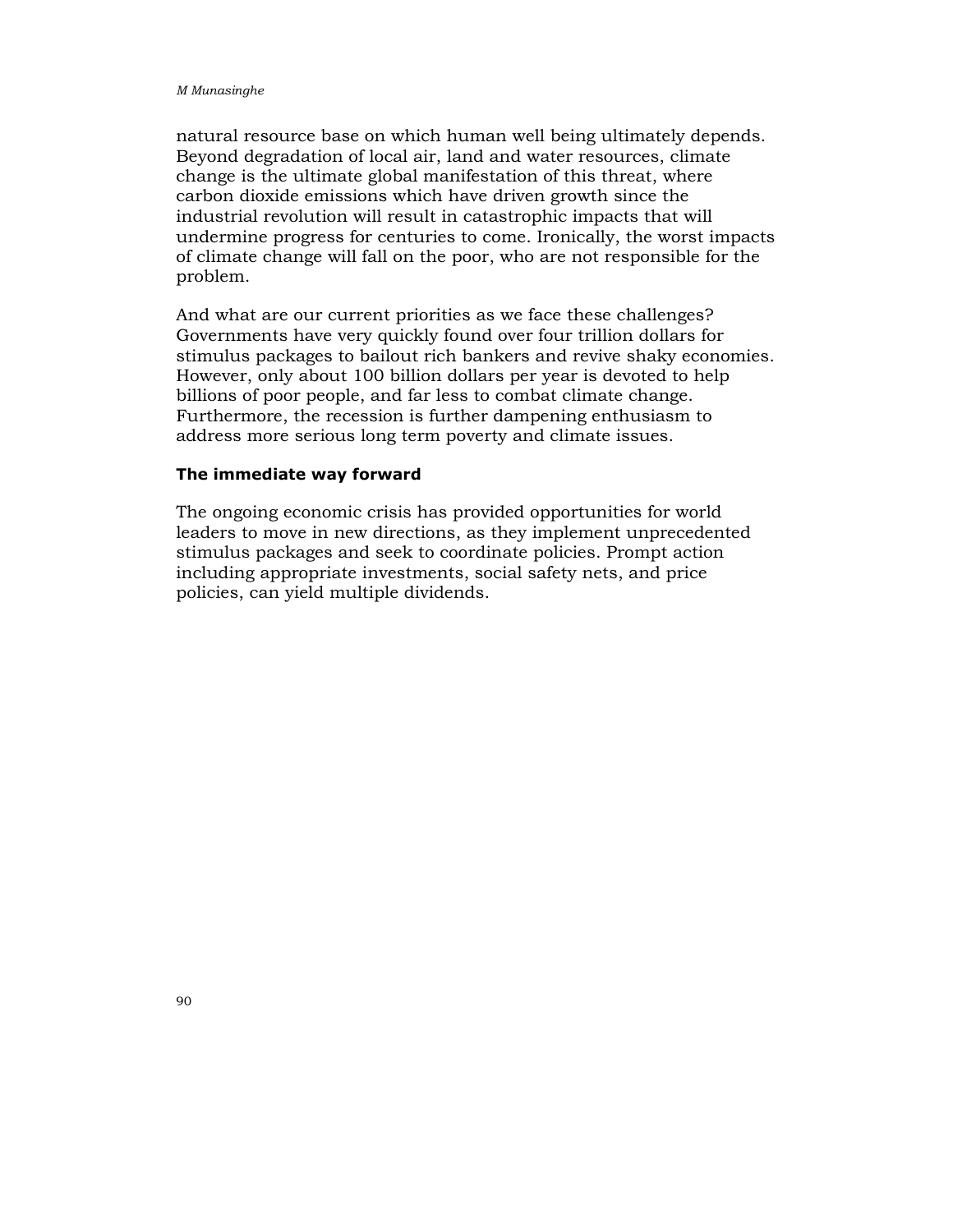

Figure 1 - Multiple global crisis and human priorities.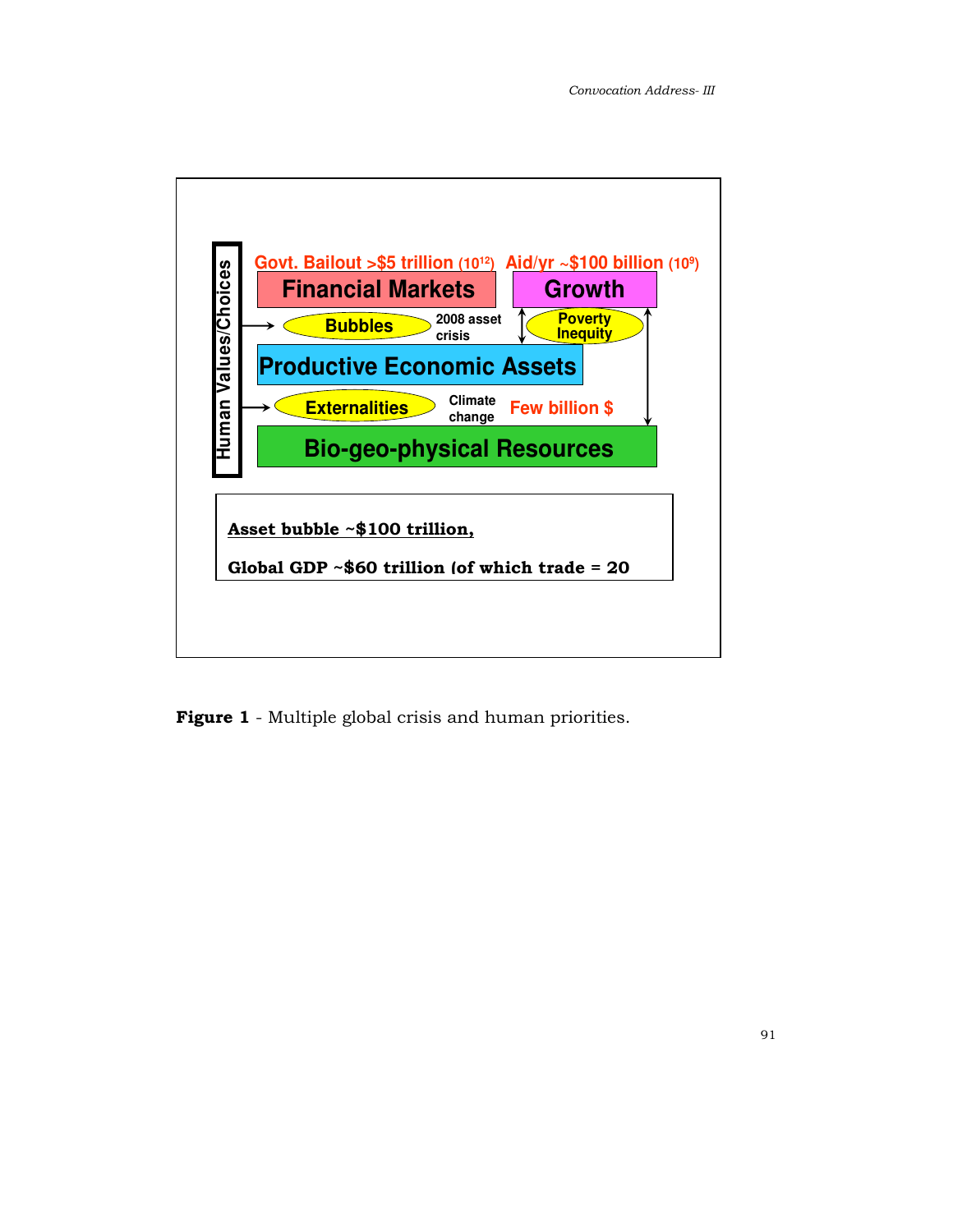| <b>Levels</b>                                       | <b>Indicators</b><br>Time                                                                                                                           | <b>Human Interventions</b>                                                                                                                                                                                                                                                                |
|-----------------------------------------------------|-----------------------------------------------------------------------------------------------------------------------------------------------------|-------------------------------------------------------------------------------------------------------------------------------------------------------------------------------------------------------------------------------------------------------------------------------------------|
| <b>Main</b><br><b>Issues</b><br>(surface)           | Poverty, Inequity, Exclusion,<br><b>Now</b><br><b>Resource Conflicts, Harm to</b><br><b>Environment (including CC)</b>                              | High risk from <b>unrestrained</b> ,<br>myopic market forces ("Washington"<br>consensus", globalisation etc.) –<br>Reactive: piecemeal - mainly govt.                                                                                                                                     |
| <b>Immediate</b><br><b>Drivers</b><br>(sub-surface) | <b>Consumption Patterns</b><br>Transition<br><b>Production-Technology</b><br><b>Population</b><br>few years<br>Governance                           | <b>Making development more</b><br>sustainable (MDMS) with<br>systematic policy reform to manage<br>market forces (Sustainomics) –<br><b>Proactive: integrated, harmonious</b><br>approach - govt., business, civil soc.                                                                   |
| <b>Underlying</b><br><b>Pressures</b><br>(deep)     | <b>Basic Needs</b><br><b>Long Term</b><br><b>Values, Perceptions, Choices</b><br>15 years<br><b>Social Power Structure</b><br><b>Knowledge Base</b> | <b>Fundamental global sustainable</b><br>dev. transition catalysed by grass<br>roots citizens movements, & driven<br>by social justice, ethics and equity,<br>innovative leadership, policies, info.<br>flows, tech. (new SD paradigm) –<br><b>Proactive: civil soc., business, govt.</b> |

**Figure 2** – A vision for the future.

First, leaders need to invest a bigger share of the fiscal packages in key areas of green infrastructure (like energy, water, transport and agriculture) and social development (typically education and health), which will stimulate the economy, increase employment, and protect the environment. They must resist pressures to use the increased spending merely to protect current expenditures (especially wasteful subsidies and bailouts).

Investments in green and carbon saving technologies will boost the development of renewable energy. Gains in energy efficiency are possible in major sectors like energy, industry, transport, construction and agriculture. Finally, reversing global deforestation could boost sustainable livelihoods while absorbing atmospheric carbon and protecting the local environment.

Leaders need to invest a bigger share of the fiscal packages in key areas of green infrastructure.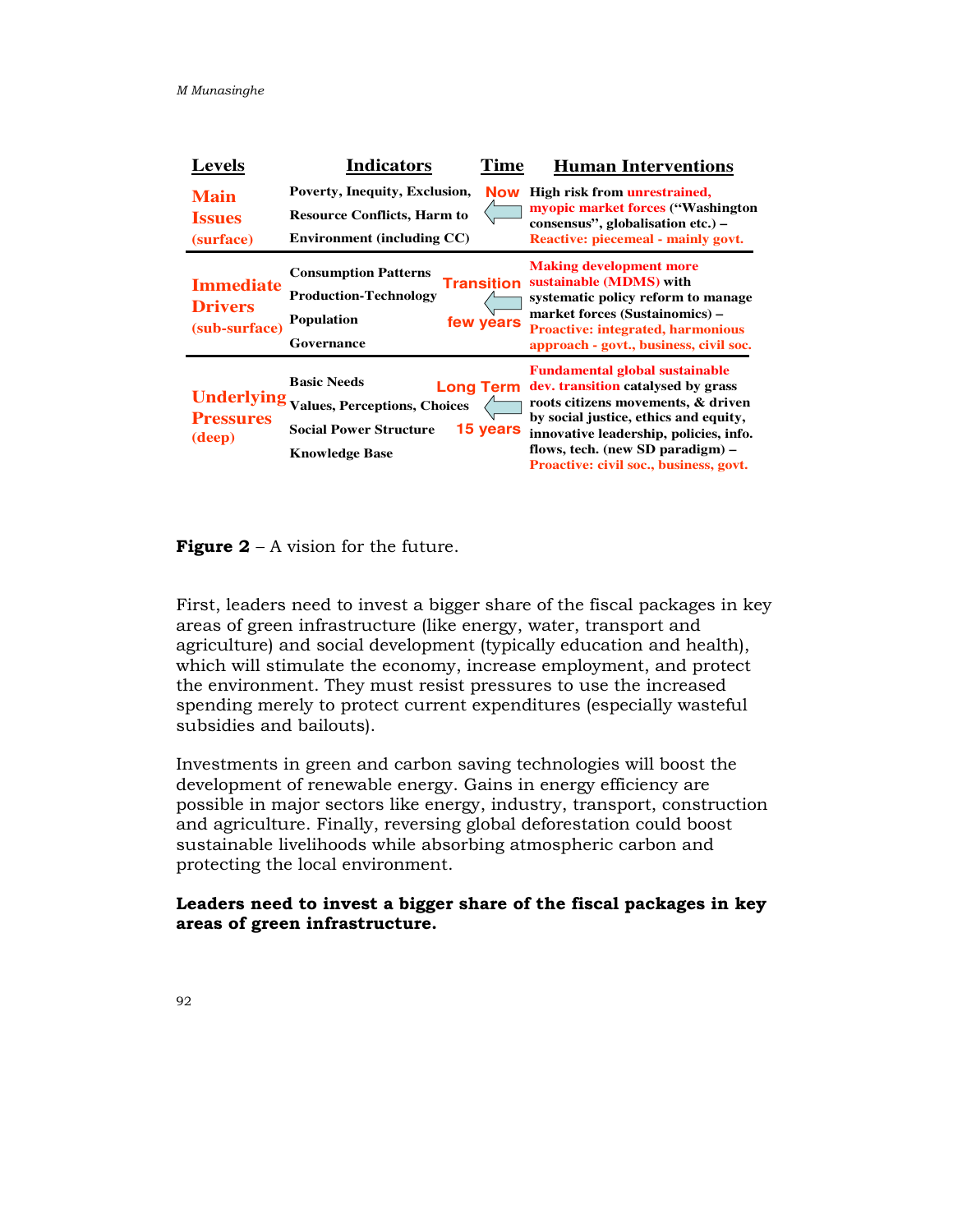Second, the developing world is too big to be allowed to fail – it contributes over 47 per cent to the \$55 in world economy, produces more than half OECD imports, and contains three billion people living on less than \$2.50 a day. Donors need to expand poverty reduction efforts, because hundreds of millions more people are likely to slip into poverty. Financial packages need to focus on investments with a high potential for job creation, sustainable livelihoods and access to assets for the poor.

Sound social safety nets can protect the vulnerable. Mexico, Brazil and other countries have shown how conditional cash transfer programs could provide income to the poorest families, while encouraging them to invest in the health and education of children. Devoting about one per cent of GDP for such efforts can make a huge difference.

Third, pricing policies need to be reformed. Energy subsidies – a quarter trillion dollars in 2005 worldwide – represent energy wastage, a fiscal drain and harm to nature. Although they are aimed at the poor, the bulk of the gains do not reach their target. These subsidies need to be phased out, while targeted safety nets protect the basic needs of the poor (see below). Other areas for price reforms include water, fertilizer and chemicals, where subsidies amount to several percentage points of GDP in many countries.

Improvements in global governance should include market regulatory reforms, giving more weight to the developing world within the IMF/World Bank, making the UN system more responsive, and shifting emphasis from G7 to G20. It may be useful for the G20 to create two advisory bodies – B20 and C20, consisting respectively of business and civil society leaders nominated by the G20.

#### A long term vision

Based on the foregoing, a longer term vision for the future is summarised in Figure 2. The top row recognises that our current focus is on surface level issues like poverty, inequity, exclusion, resource scarcities and conflict, mis-governance and environmental harm. These problems are driven by powerful forces including globalisation and unconstrained market forces, based on the "Washington Consensus". Present trends could lead to a breakdown in global society, due to the ineffectiveness of governments seeking to cope with multiple, interlinked crises, using myopic, reactive and uncoordinated responses. A recent example is the futile attempt to alleviate oil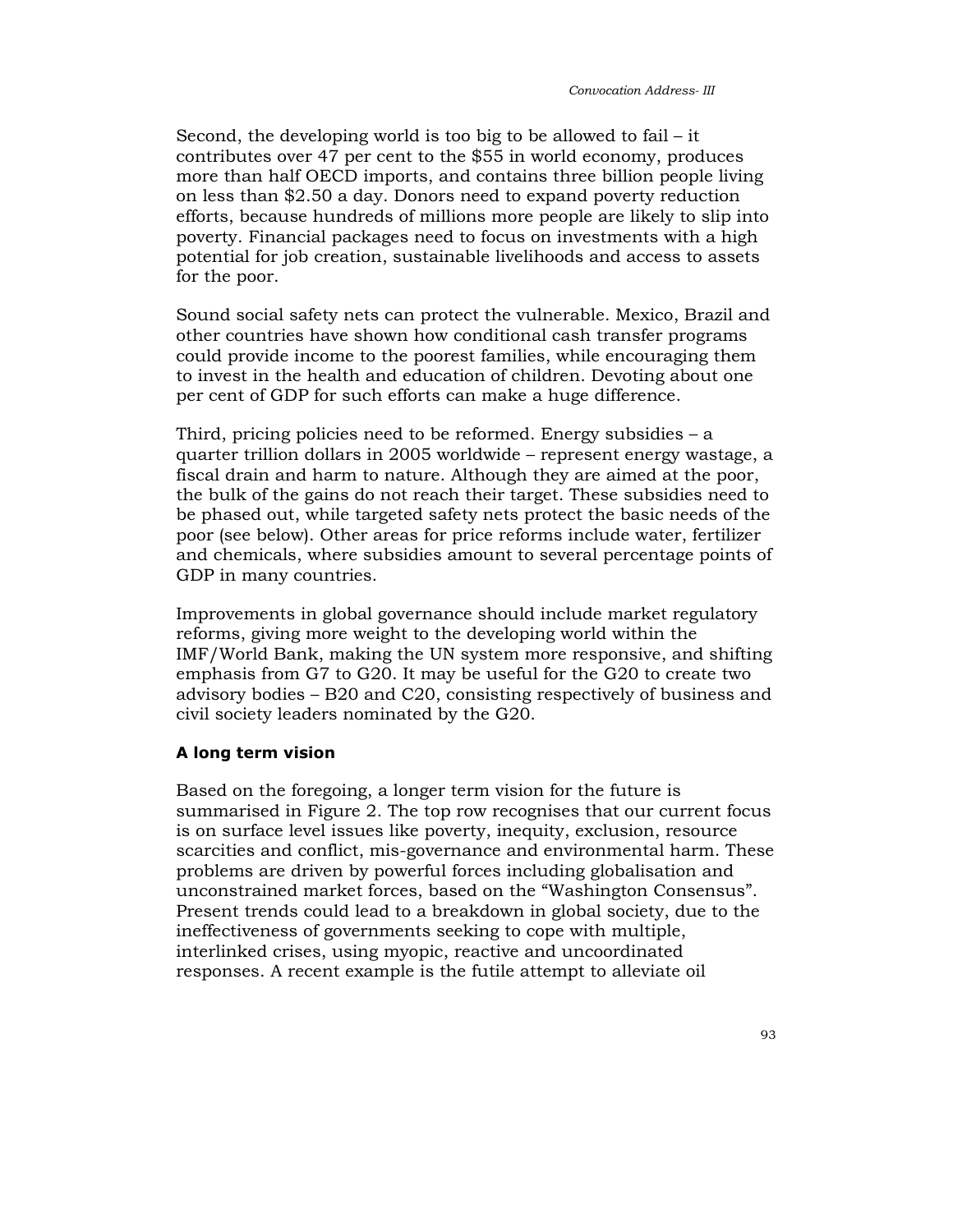scarcities by promoting corn-ethanol, which meanwhile worsened food security arising from a drought-driven worldwide grain shortage.

The second row shows that a transitional step forward is possible today, by influencing key common drivers of change, including consumption patterns, population, technology and governance. This will help address a broad range of issues in an integrated manner, shaping global trends and managing market forces. The immediate way forward, described earlier, is a key part of this transition.

More broadly, using existing experience and tools that make development more sustainable today, business and civil society could help governments move proactively towards the ultimate goal of sustainable development. The emphasis is on early action, to overcome the huge inertia of "supertanker earth", and begin steering it away from its risky current path towards safer waters.

The third row follows on from the successful implementation of the second (transition) row. Here, our children and grandchildren might pursue their long term goal of a truly global sustainable development paradigm. They would need to work on deep underlying pressures linked to basic needs, social power structure, values, choices, and knowledge base. Fundamental changes are necessary, driven by social justice and equity concerns, through inspired leadership, a networked, multi-stakeholder, multi-level global citizens' movement, responsive governance structure, improved policy tools, advanced technologies and better communications (including the internet).

## **Sustainomics**

To facilitate this transition, a comprehensive practical framework called "sustainomics" was proposed by author at the 1992 Rio Earth Summit, which has been widely applied since then (Munasinghe 1992, 2009). It involves three basic principles:

• First, making development more sustainable (MDMS) becomes the main goal, while sustainable development is defined as a process (rather than an end point) for improving the range of opportunities that will enable individual human beings and communities to achieve their aspirations and full potential over a sustained period of time, while maintaining the resilience of economic, social and environmental systems. MDMS is a step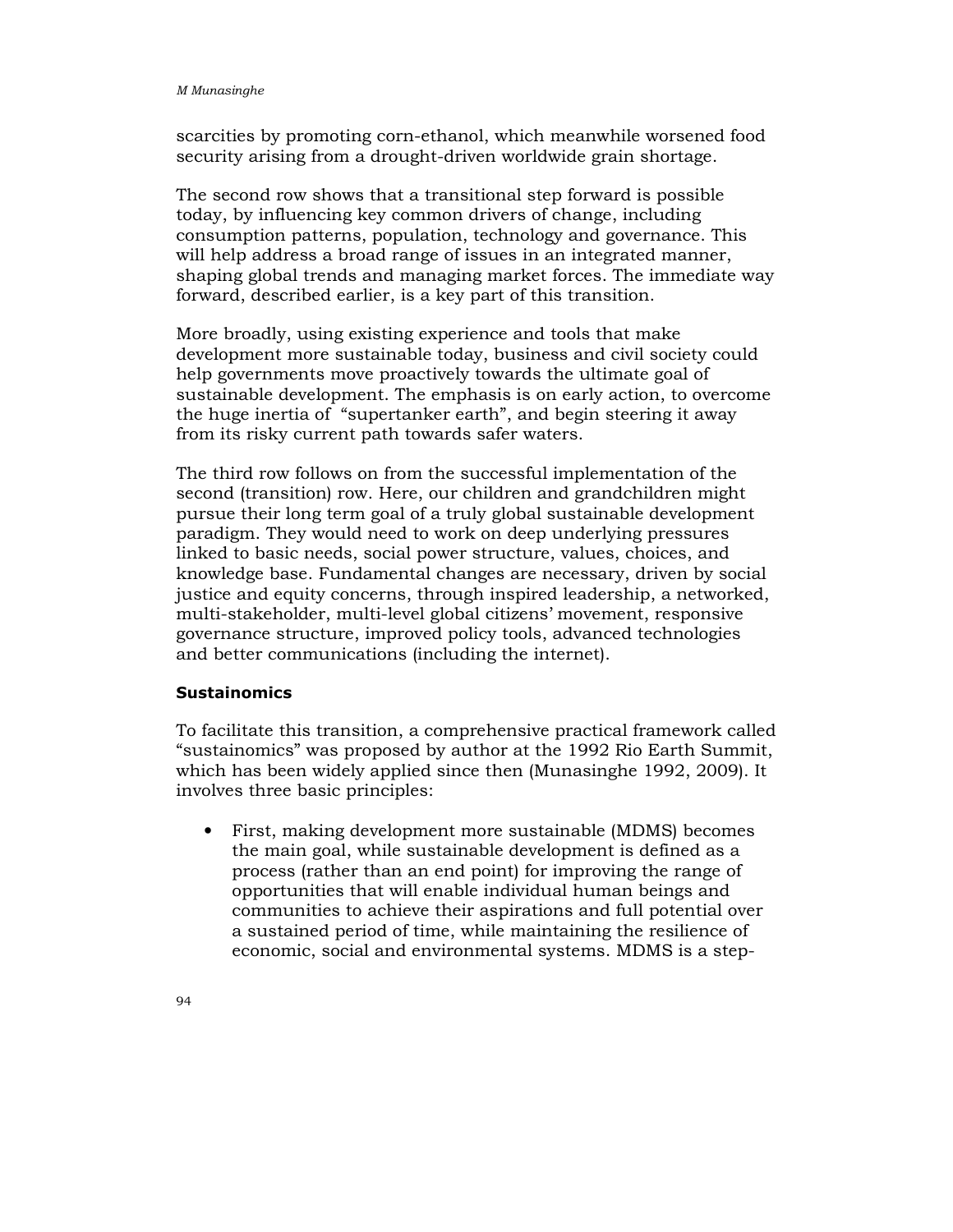by-step method that is more practical and permits us to address urgent priorities without delay, because many unsustainable activities are easier to recognise and eliminate (like conserving energy and reducing pollution).

- Second, the three elements of the sustainable development triangle need to be given balanced treatment. These elements include the social (focusing on equity, inclusion, empowerment and values), the economic (dealing with growth, efficiency and stability), and the environmental (concerned with natural resource degradation and pollution).
- Third, the thinking should transcend traditional boundaries (involving disciplines, space, time, and stakeholders). Transdisciplinary analysis is essential, since issues and solutions cut across conventional academic disciplines. Problems like climate change also span the whole planet, play out over centuries, and concern every human being on earth.

The sustainomics framework also provides policy makers with a variety of practical tools. They help to not only identify and implement the most desirable "winwin" climate policies that simultaneously yield economically, environmentally and socially sustainable paths, but also resolve trade-offs among conflicting goals.

At the national level, tools include macro- and sectoral modeling, environmentally adjusted national income.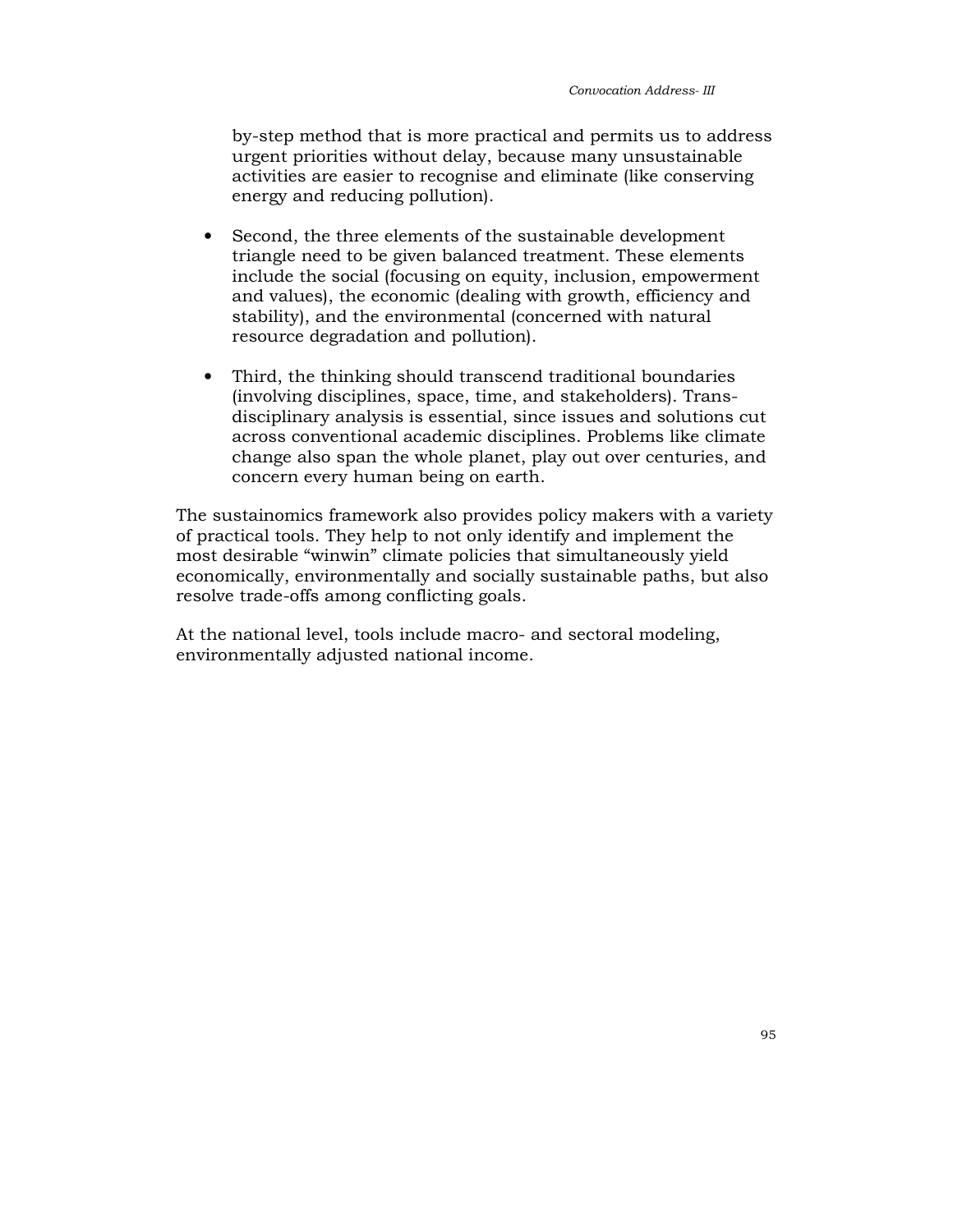

**Figure 3** - Reconciling development aspirations with climate change responses, poverty analysis, and the Action Impact Matrix (AIM – described below).

At the project level, other useful methods are available for sustainable development analysis – like cost-benefit analysis, multicriteria analysis, and environmental and social assessment. At all levels, the choice of appropriate sustainable development indicators is also vital. The range of policy instruments includes pricing, taxes and charges, regulations and standards, quantity controls, tradable permits, financial incentives, voluntary agreements, information dissemination, and research and development. Ethical, moral and human rights considerations also play a key role.

### Global level application – climate change responses

Figure 3 shows how the sustainomics approach could be applied to reconcile long-term development aspirations and climate change responses. On this stylised curve of environmental risk against a country's development level, poor nations are at point A (low GHG emissions and low GNP per capita), rich nations are at point C, and intermediate countries are at point B.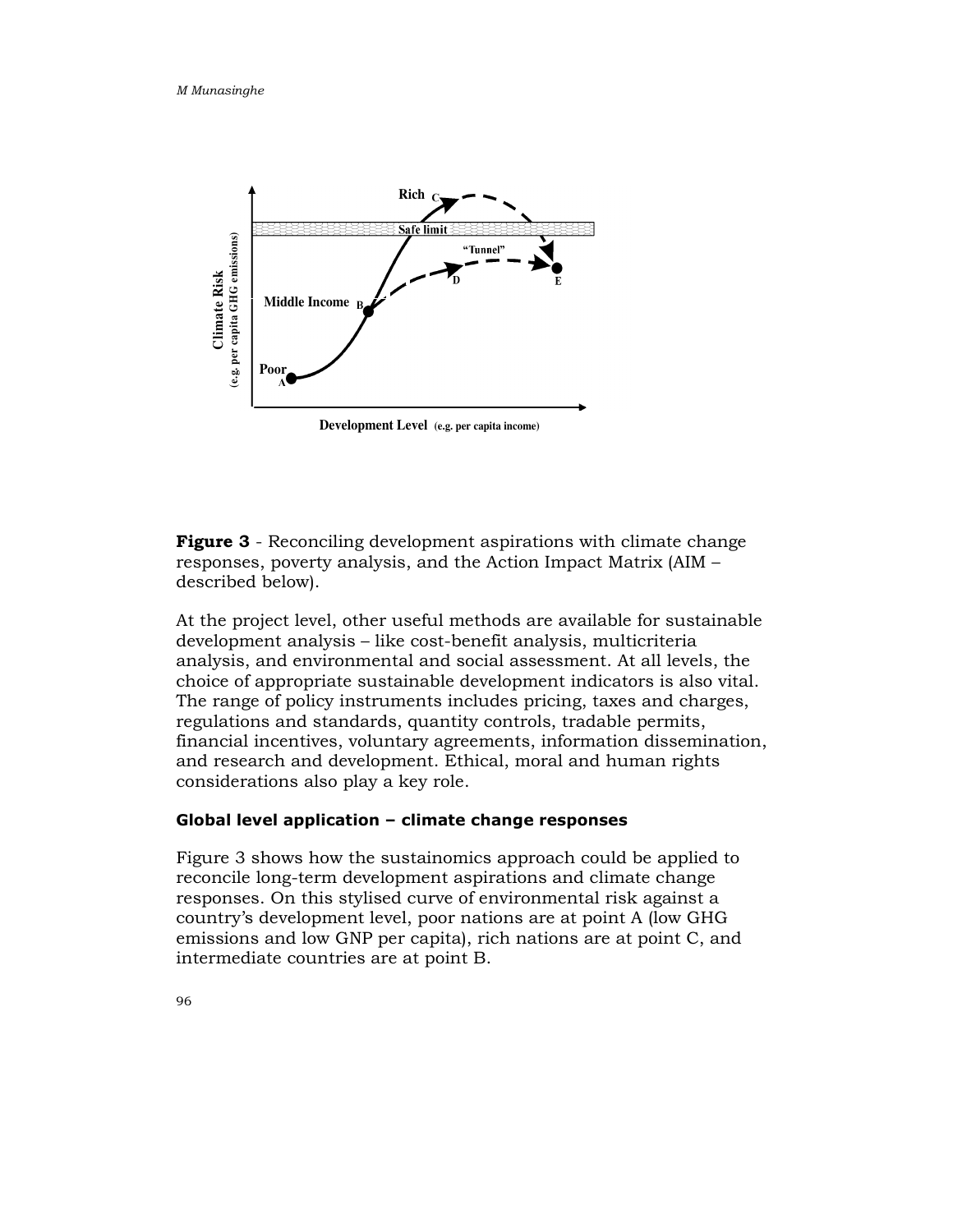The following elements are essential for a workable global compact:

- Industrial countries (already exceeding safe limits) should mitigate and follow the future growth path CE, by restructuring their development patterns to make both production and consumption more sustainable and delink carbon emissions from economic growth;
- The poorest countries must be provided an adaptation safety net, to reduce vulnerability to climate change impacts;
- Middle income countries could adopt innovative policies to "tunnel" through (along BDE – below the safe limit), by learning from past experiences of the industrialised world;
- Developing countries should receive technical and financial assistance, to simultaneously continue to develop (and grow) more sustainably, by following a less carbon-intensive growth path that also reduces climate vulnerability.

#### Country level applications

A recent example of macro-analysis shows the complex trade-offs involving economic, environmental and social goals, while using complementary measures to resolve problems. In West Africa, growth inducing macropolicies (including structural adjustment) interacted with imperfections in the economy to increase GHG emissions and worsen climate impact vulnerabilities. Such imperfections (like policy distortions, market failures, and institutional constraints) make private decisions deviate from socially optimal ones. Macro-modeling showed that rapid aggregate economic growth, promotion of timber exports, subsidies for land-clearing, and open access forests, have combined to cause accelerated deforestation, thereby exacerbating rural poverty, harming the local environment, increasing GHG emissions and undermining adaptation. Implementing complementary measures (like eliminating land-clearing subsidies and enhancing forest protection) helped to address the problems and improve mitigation and adaptation prospects – most importantly, without reversing the growth-promoting macro-policies. In Figure 3, the highly peaked path ABCE could result from economic imperfections and environmental externalities. Corrective policies would help to reduce such distortions and permit movement through the sustainable tunnel BDE. Such a tunnel path is also more economically optimal (e.g., like a "turnpike" growth path).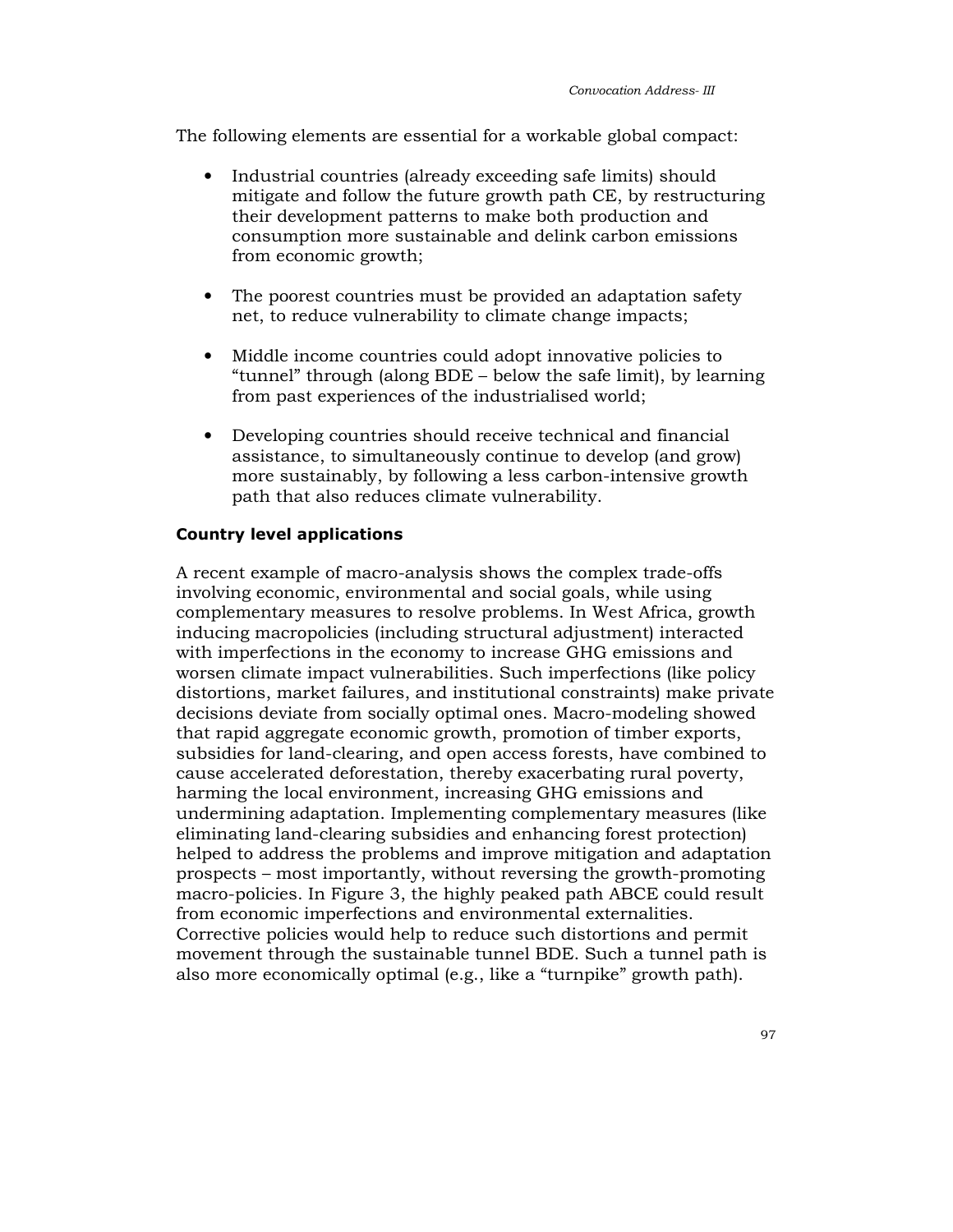Another sector-based example involves energy pricing. It would be economically efficient to set energy prices at marginal cost. Adding environmental externality costs (appropriately valued), including a carbon tax, would further reduce energy use and mitigate GHG emissions. From the social viewpoint, it would be equitable to earmark some of these tax revenues to help the poor who cannot afford to meet their basic energy needs, and to fund their adaptation efforts. Otherwise, simply raising prices could become a way of rationing energy in favour of the rich, while worsening the plight of the poor.

#### Agriculture, food and water sector issues in Sri Lanka

Among the various sustainomics tools mentioned above, the Action Impact Matrix (AIM) is a unique method that shows how to practically integrate climate change and sustainable development. This approach also has been used successfully in several other countries. It identifies and prioritises the two-way interaction: how

- a. the main national development policies and goals affect
- b. the key adaptation and mitigation options; and vice versa. It determines the priority macro-strategies in economic, environmental, and social spheres that facilitate the implementation of climate change adaptation and mitigation policies.

The AIM methodology uses a fully participative stakeholder exercise, including development and climate change experts from government, academia, civil society and business. This collaboration helps participants to better understand opposing viewpoints, resolves conflicts, promotes cooperation and ownership, and facilitates implementation of agreed policy remedies.

Application of the AIM approach in Sri Lanka showed major climate vulnerabilities arising from food security, agriculture and water. A more detailed agriculture model was applied to identify how past output changes in important crops like rice and tea had depended on natural variations in temperature and rainfall. Then, a downscaled regional climate model was used to make detailed temperature and precipitation predictions specific to Sri Lanka. The combined results of both models showed significant adverse impacts on future rice cultivation (almost 12 percent yield loss by 2050) – affecting poor